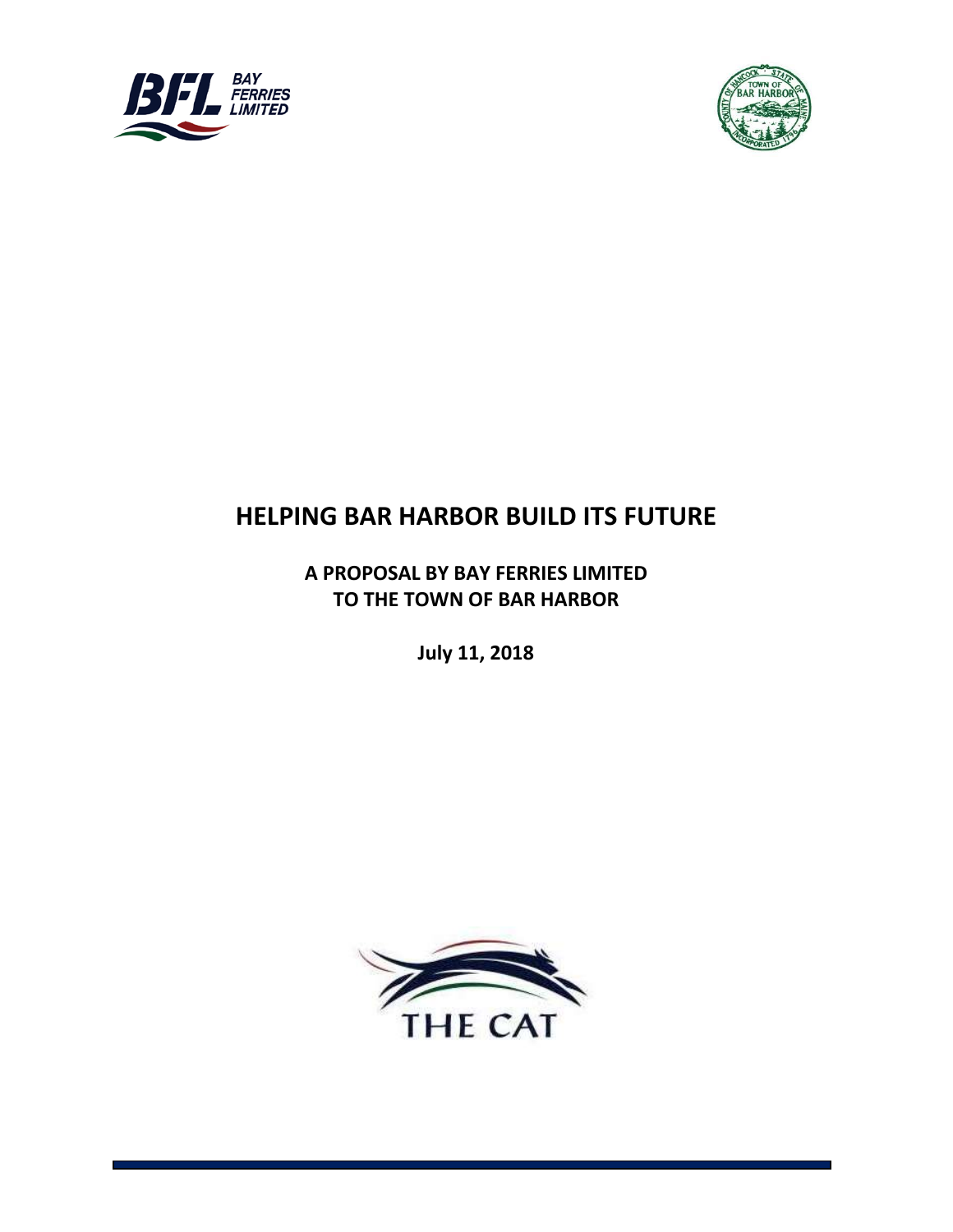



#### **TABLE OF CONTENTS**

| <b>Section/Contents</b>                                                                                                                                                                                                                                                                                                                                                                                                                                          | Page           |
|------------------------------------------------------------------------------------------------------------------------------------------------------------------------------------------------------------------------------------------------------------------------------------------------------------------------------------------------------------------------------------------------------------------------------------------------------------------|----------------|
| <b>Executive Summary</b><br>1.                                                                                                                                                                                                                                                                                                                                                                                                                                   | $\overline{2}$ |
| Bay Ferries Limited and Atlantic Fleet Services Corp. - Background<br>2.                                                                                                                                                                                                                                                                                                                                                                                         | 3              |
| History of Maine/Nova Scotia Ferry Service<br>3.                                                                                                                                                                                                                                                                                                                                                                                                                 | 4              |
| Proposed Ferry Operation<br>4.<br>Why Bar Harbor?<br>$\bullet$                                                                                                                                                                                                                                                                                                                                                                                                   | 6              |
| The Vessel and Crew<br>$\bullet$<br><b>Environment Impacts of Vessel Operation</b><br>Operating Season and Operating Schedule<br>$\bullet$<br><b>Building a Small Footprint Ferry Operation</b><br>$\bullet$<br>Improvements and Installations<br>$\bullet$<br><b>USCBP Requirements</b><br>Proposed Financial Formula<br>$\bullet$<br><b>Other Proposal Elements</b><br>$\bullet$<br>Proposed Lease Duration and Terms<br>Role and Support of the Province<br>٠ |                |
| Helping the Town Develop and Achieve its Long-Term Goals<br>5.                                                                                                                                                                                                                                                                                                                                                                                                   | 12             |
| Benefits to Bar Harbor and to Maine<br>6.                                                                                                                                                                                                                                                                                                                                                                                                                        | 13             |
| Timeline and Decision Process of All Parties<br>7.                                                                                                                                                                                                                                                                                                                                                                                                               | 14             |
| Conclusion<br>8.                                                                                                                                                                                                                                                                                                                                                                                                                                                 | 15             |
| Appendix A - Photos of HSV Alakai (The CAT)                                                                                                                                                                                                                                                                                                                                                                                                                      | 16             |
| Appendix B - Anticipated Footprint Required for Actual Ferry Operations                                                                                                                                                                                                                                                                                                                                                                                          | 17             |
| Appendix C - Schematic of the Proposed Installation                                                                                                                                                                                                                                                                                                                                                                                                              | 18             |
| Appendix D - Poll Undertaken by the Bar Harbor Chamber of Commerce                                                                                                                                                                                                                                                                                                                                                                                               | 19             |
| Appendix E - Poll Undertaken by POLCO                                                                                                                                                                                                                                                                                                                                                                                                                            | 20             |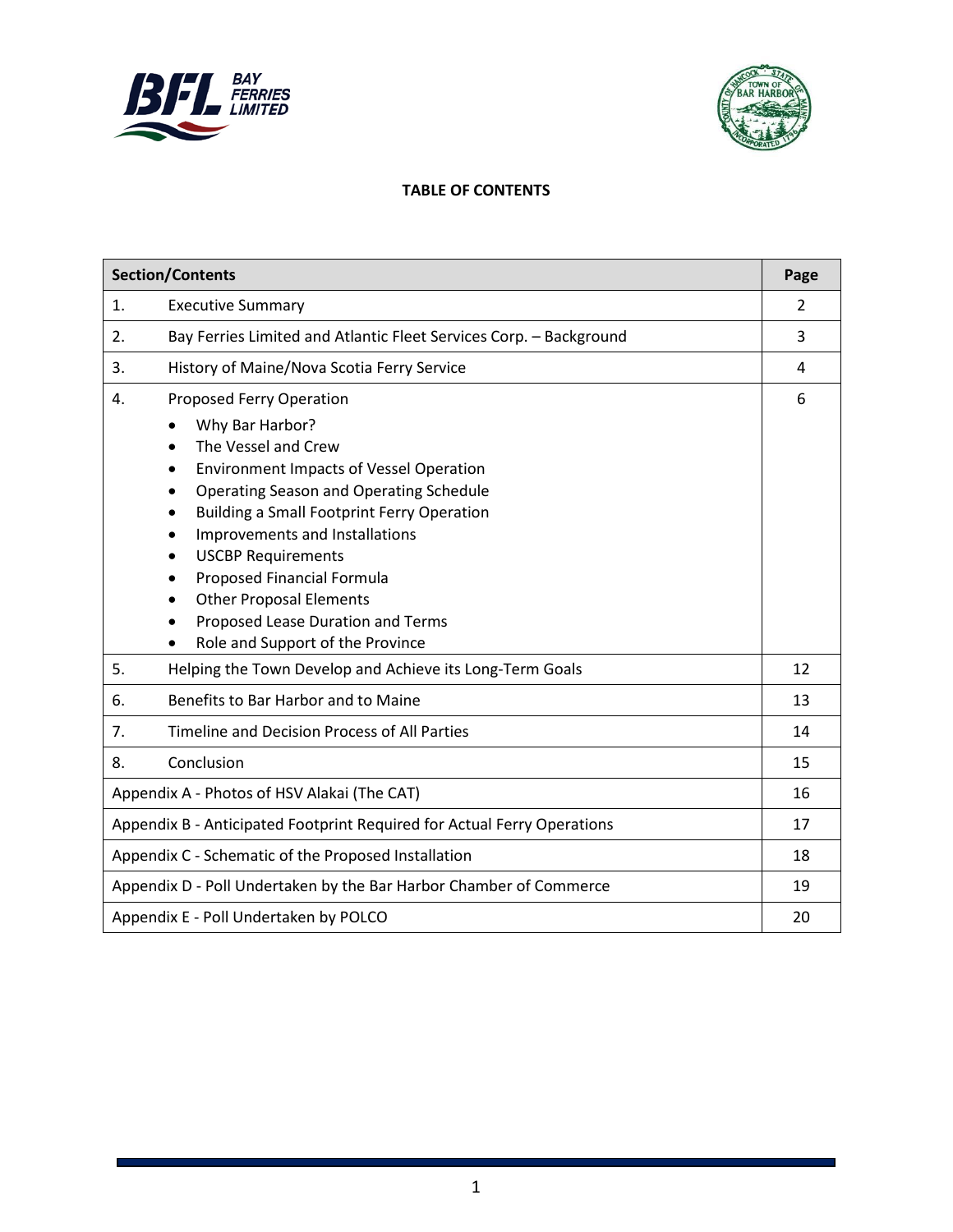



#### **1. EXECUTIVE SUMMARY**

Bay Ferries Limited ("Bay"), with the support of the Province of Nova Scotia ("Province"), is attempting to build a sustainable long-term ferry operation between Canada and the US to benefit communities on both sides.

Bay believes that resumption of ferry service employing the previous ferry terminal property on Eden Street can provide a stable and significant source of revenue to the Town of Bar Harbor ("Town") while the Town develops its long-term plans for the property. We believe we can provide flexibility to the Town while mitigating the short term financial risks to Town taxpayers arising from the purchase of this important property.

Bay proposes to enter into a five year lease with the Town under which the Town would receive a combination of fixed and variable rents, with a minimum annual guarantee. Bay's obligations under the lease would be supported by the Province.

With the support of the Province, Bay will provide an amount anticipated to be \$3 million US for landside and marine-side facility improvements to make resumption of ferry service possible. The target is for re-commencement of ferry service in June 2019.

Determination of the required scope of facilities, costing of those facilities, and other due diligence will occur between now and October 1. Extensive discussions will take place with US Customs and Border Protection ("USCBP"). Detailed terms of potential lease arrangements will be discussed.

Based on the results of these processes, all interested parties will make a determination on or about October 1, 2018, as to whether the lease arrangement and related projects are to move forward.

Only if all parties (Town, Bay, USCBP, and the Province) are in agreement at that time will the project proceed. All indications of support and/or investment from the Province are subject to final confirmation from the Province which will be provided on or around October 1, 2018.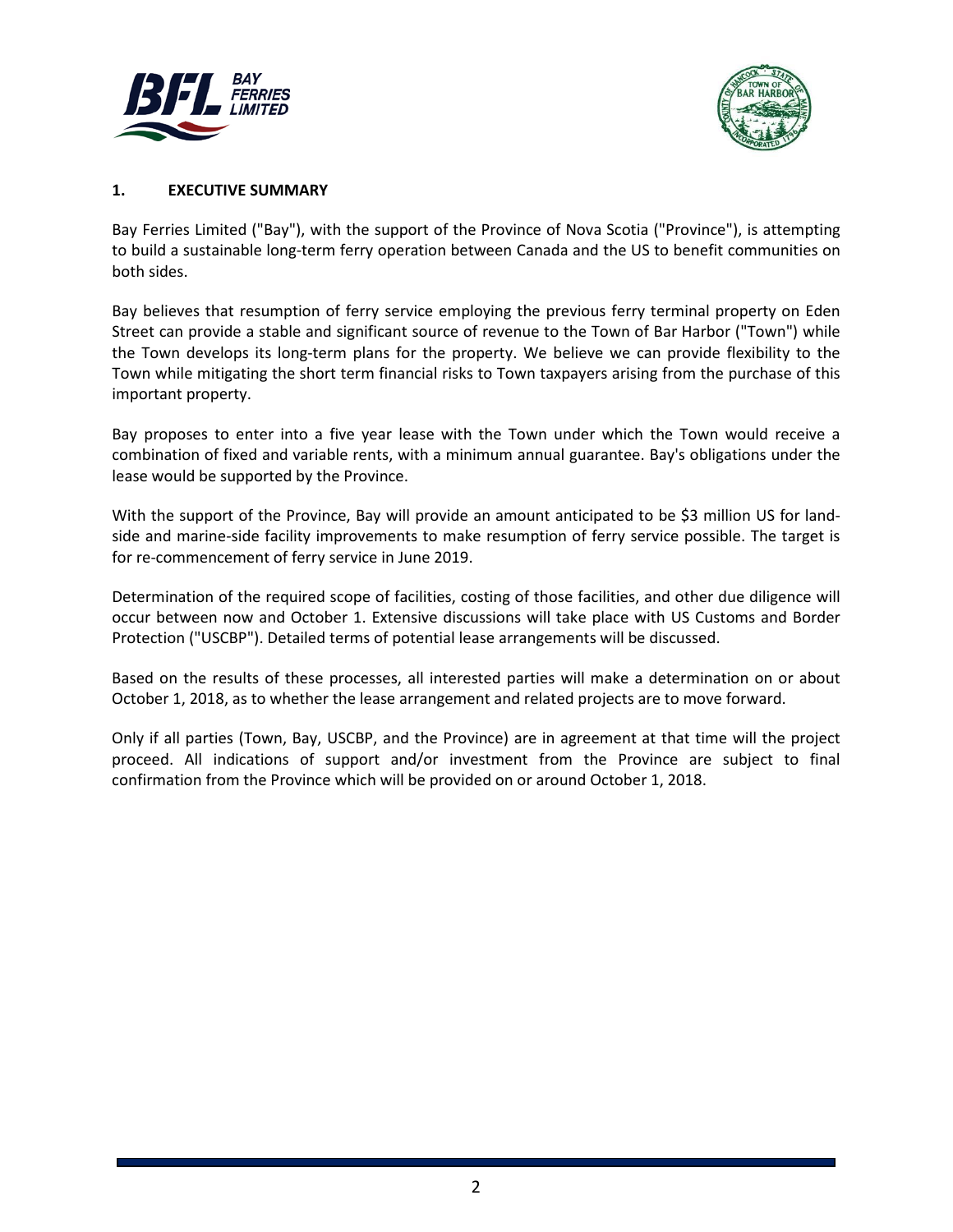



#### **2. BAY FERRIES LIMITED AND ATLANTIC FLEET SERVICES CORP. – BACKGROUND**

Bay is one of a small group of ferry companies headquartered in Charlottetown, Prince Edward Island, Canada, with offices also in Halifax, Nova Scotia, and facilities elsewhere in Eastern Canada. Bay is a private company owned, together with other companies in the group, by members of its senior management team. The original company of the group, Northumberland Ferries Limited, which continues to operate the Wood Islands, Prince Edward Island to Caribou, Nova Scotia ferry service, celebrated its 75<sup>th</sup> anniversary in 2016.

Bay first operated in the Gulf of Maine in 1997 when it assumed operation of the Bar Harbor/Yarmouth service from the Government of Canada's crown corporation, Marine Atlantic Inc. ("MAI"). In the ensuing years of Bay operation in Bar Harbor (1997-2009 operating seasons inclusive), the Bar Harbor ferry terminal remained in the legal ownership of MAI and was leased to Bay.

The Chairman of the group, Mark MacDonald, joined Bay in 2003. The senior management group acquired ownership of the companies in 2007. Mr. MacDonald also served for seven years as a member of the Board of Directors of the Port of Halifax and for five years (2007-2012) served as Chair of that Board. He is a Director of Interferry, Inc., the ferry industry's worldwide organization, and now also serves as Treasurer of that organization. Other members of Bay's senior management team have, collectively, more than 100 years of experience in the ferry industry.

Atlantic Fleet Services Corp. ("Atlantic Fleet") is owned by Annette Higgins of Bar Harbor, Maine. Atlantic Fleet has served as Bay's agent and operating contractor in the State of Maine since 1997 and continues to serve as Bay's contracted operator and agent in its current operations in Portland, Maine. At the peak of previous operations of the Bar Harbor/Yarmouth ferry service, Atlantic Fleet employed more than 30 people in Bar Harbor.

Bay currently operates two domestic ferry services in Eastern Canada and the international ferry service between Portland and Yarmouth. The company has, at other times, operated ferry services in Trinidad and Tobago (12 years), Florida and Bahamas, and on the Great Lakes. Our seafaring personnel have also moved ferries among many other countries, including Australia, New Zealand, China, and Greece.

Throughout Bay's history of international ferry service operation, the company has enjoyed an open, productive, and collaborative relationship with US Coast Guard, the relevant Canadian operating authorities, and Customs and Border Protection officials in both Canada and the US.

The original CAT ferry was the first high-speed ferry in North America certified under the International Safety Management Code. After the events of September 11, 2001, when the International Ship and Port Facility Security Code ("ISPS") was adopted worldwide on July 1, 2004, Bay's ferry terminals in Canada and the US were the first to receive approval for their Facility Security Plans in their respective zones of operation and the CAT ferry was the first passenger vessel to receive a Vessel Security Certificate issued by Lloyd's Register in North America. Safety and security have been a hallmark of our companies' operations. Annette Higgins of Atlantic Fleet is a pioneer and specialist in ferry terminal facility security for international operations in North America.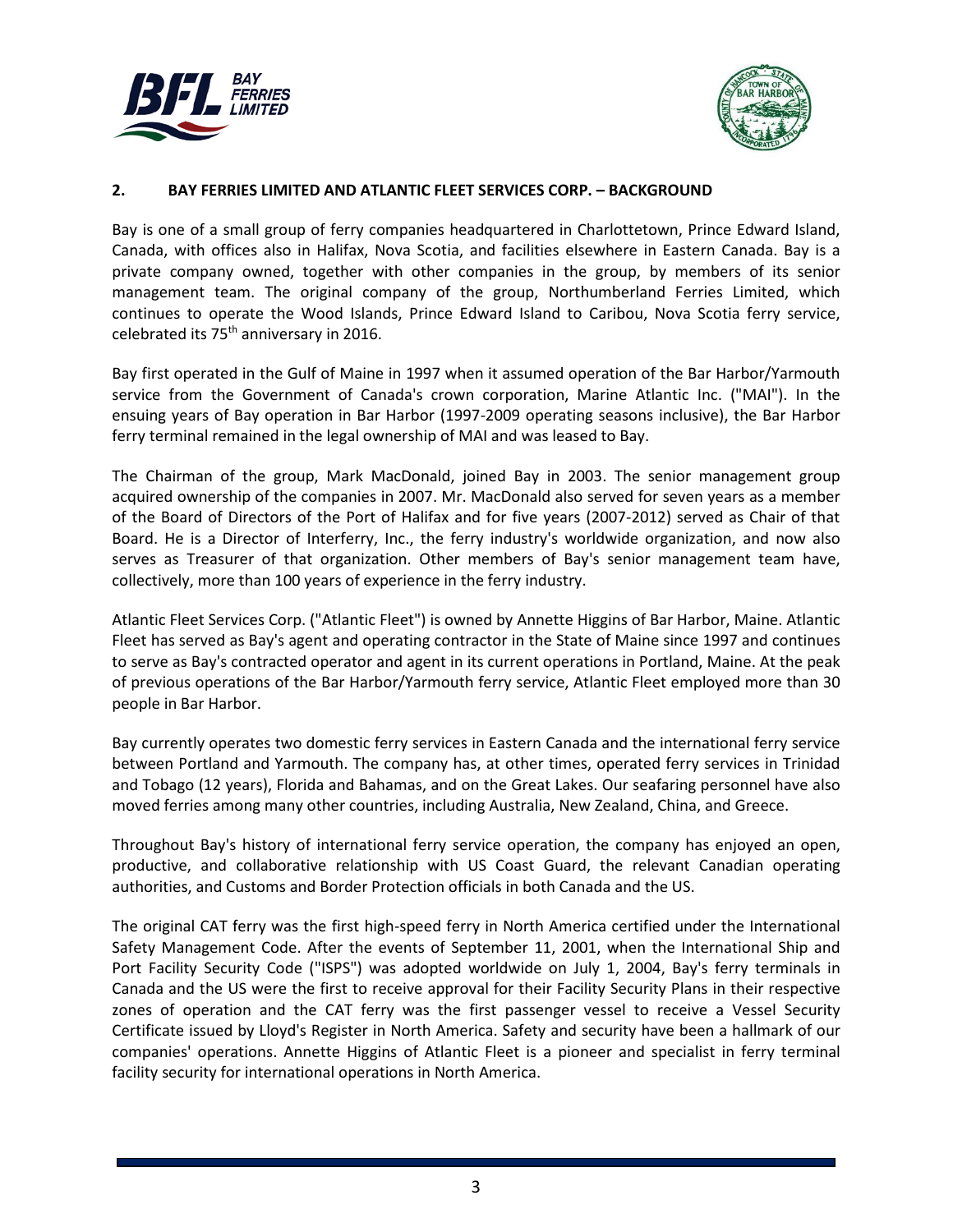



#### **3. HISTORY OF MAINE/NOVA SCOTIA FERRY SERVICE**

In 1955, the State of Maine provided a \$1 million bond to purchase property and establish an international ferry service from Maine to Nova Scotia, repayable over 30 years, at which time the property was conveyed to the then-operator of the ferry service, MAI.

MAI is an independent Canadian Federal Crown Corporation, owned by the Government of Canada. Established by an Act of Parliament, this corporation reports to the Crown via the Federal Minister of Transport.

MAI was established in 1986 to operate the Atlantic Canada ferry services previously operated by CN Marine, a subsidiary of Canadian National Railway, now a private company but previously a Crown Corporation.

Extensive government program review by the Government of Canada during the late 1990s led to adoption of a National Marine Policy in Canada and, in turn, a drastic downsizing of MAI's operations.

In 1997, following a competitive RFP process in which Bay's parent company was the successful proponent, MAI transferred operation of its Bay of Fundy ferry service (Saint John, New Brunswick/Digby, Nova Scotia) and its Gulf of Maine ferry service (Bar Harbor/Yarmouth) to Bay and also leased the ferry terminal property to Bay.

Bay introduced the high-speed ferry, The CAT, to the route in 1998.

From 1997 to 2006, Bay operated the Bar Harbor/Yarmouth ferry service with no government subsidy and the service showed a profit for the first time in the history of the route. In addition, Bay invested \$100 million of borrowed funds in the operation.

From 2006 to 2009, the Province encouraged Bay to provide additional service from Portland, Maine with the same vessel servicing both ports, alternating days. This, in turn, necessitated introduction of government subsidy to the service. The amount of this subsidy grew in the 2008 and 2009 seasons as world economies entered recession, the price of oil rose and, most significantly, new US laws mandated that passengers hold passports - at a time when a relatively low percentage of US citizens did so. By that stage, it was also becoming apparent that significant future investment in the Bar Harbor facility would be required - both in offshore facilities and to meet the ongoing requirements of USCBP.

In December 2009, the Province decided to terminate the subsidy. As a result, the ferry service to both ports was terminated and, ultimately, Bay terminated its lease (from MAI) for the Bar Harbor Ferry Terminal.

The Maine/Nova Scotia ferry service was dormant for four years (2010-2013). In 2013, the previous government of the Province undertook an RFP process for resumption of the international ferry service. Bay did not participate in that process as it did not believe the financial terms were realistic.

Just before a 2013 provincial election, that previous government announced it had entered into an agreement for M/V Nova Star, a large Ropax/cruise ferry, to operate Portland/Yarmouth ferry service.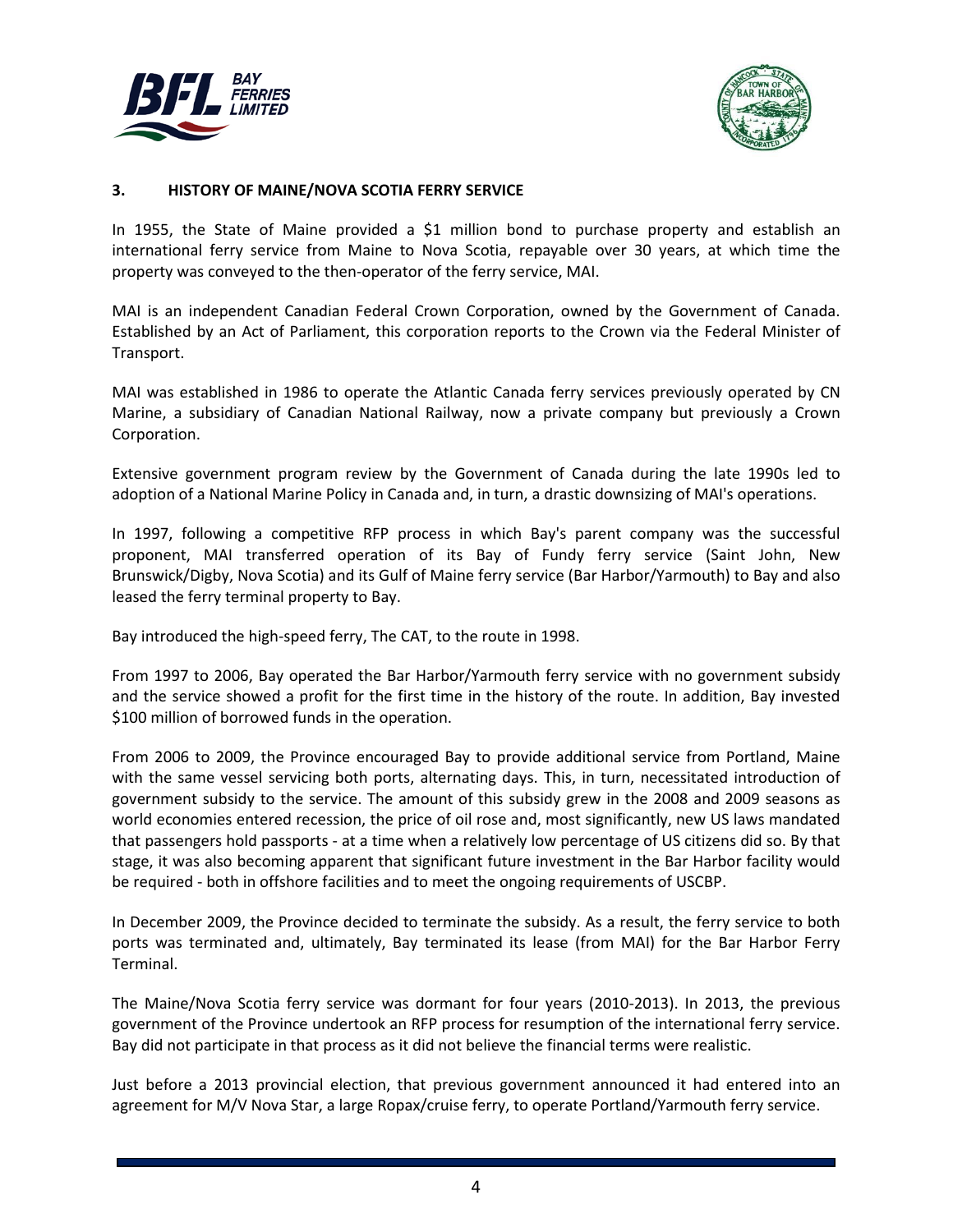



This service had a difficult operating history and, in August 2015, the new government of the Province sought proposals from other companies to operate the Portland/Yarmouth ferry service and, ultimately requested that Bay return. Bay resumed operation of the Portland/Yarmouth service in June 2016.

Consideration of Bar Harbor was not possible prior to 2017 because of uncertainty around ownership of the ferry terminal property, which was ultimately acquired by the State in 2017. The Town's entry into an option agreement with the State of Maine, and the Town's vote in favor of acquisition of the ferry terminal property, have given rise to Bay making this Proposal.

In the meantime, there is long-term uncertainty as to land use in the ferry terminal area of the Portland waterfront and some question as to whether some, or all, of the ferry terminal lands would be available for the long term-future. While we have always enjoyed, and continue to enjoy, a strong positive working relationship with the City of Portland, waterfront land availability and restrictions on future land use could pose significant challenges to the logistics of any operations.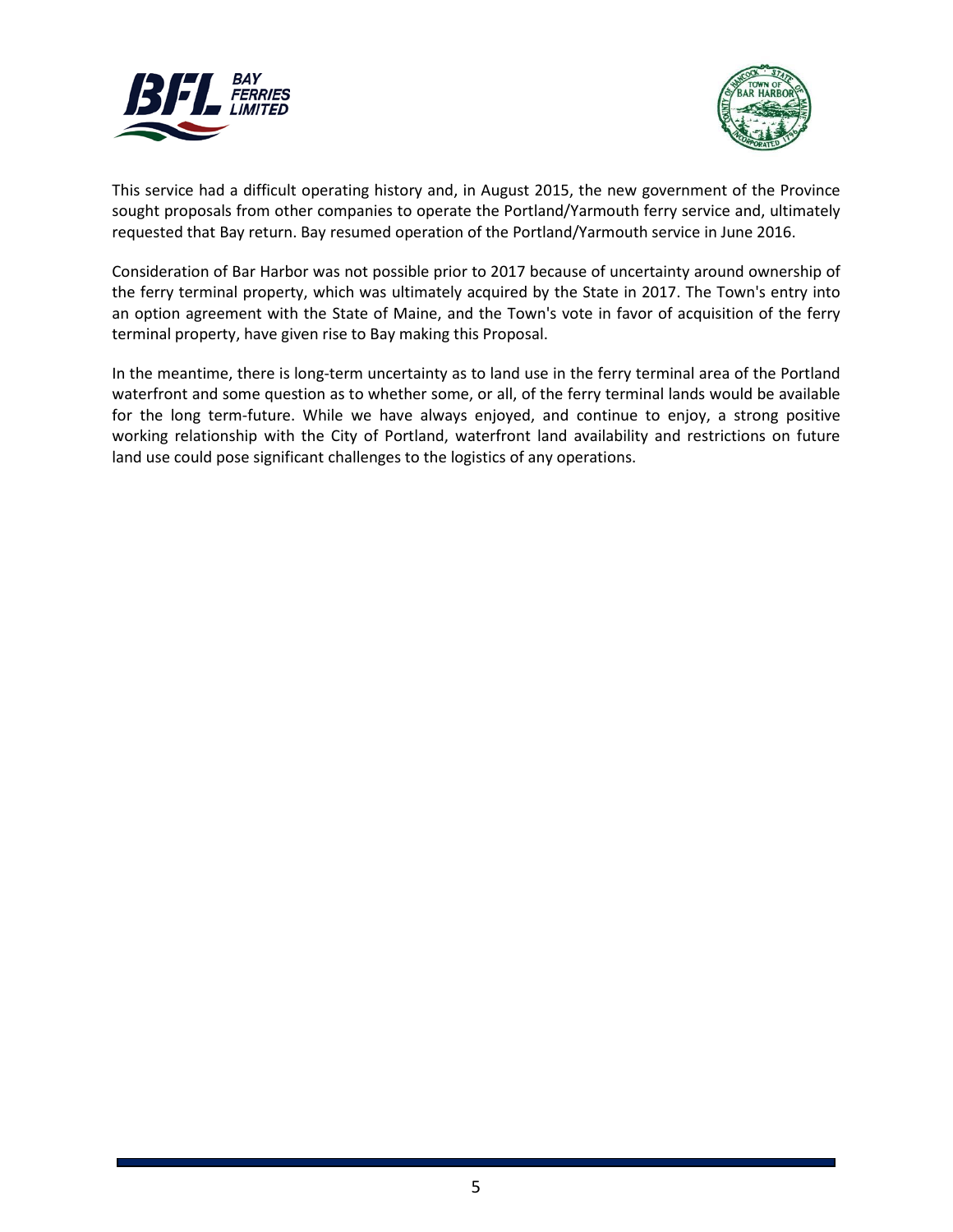



#### **4. PROPOSED FERRY OPERATION**

#### **Why Bar Harbor?**

Bar Harbor has been home to Maine/Nova Scotia ferry service since 1956. The Towns of Bar Harbor and Yarmouth served as stable points of entry for sustainable ferry service which created positive impacts in the Downeast region and throughout Maine and in Southwest Nova Scotia and all of Nova Scotia.

The Bar Harbor/Yarmouth ferry service is approximately 106 nautical miles distance, a distance easily manageable in a 3-3.5 hour crossing of a high-speed ferry, resulting in a transportation product which is attractive to consumers.

Those consumers Bay would hope to attract to the business are generally consistent with those to whom Bar Harbor, Acadia National Park, and Mount Desert Island have proven to be a strong attraction – consumers who seek adventure, value the environment, and enjoy natural beauty. The 3.5 million people per year who visit Acadia National Park represent an attractive market for Canada as, presumably, the 2.4 million people who visit Nova Scotia each year represent to the State of Maine.

The operating distance to Bar Harbor (compared to 186 nautical miles to Portland) enables significantly reduced fuel consumption, more modest speeds of operation, and generally supports the creation of a long-term sustainable business model. In turn, the proposed Bar Harbor operating schedule, with slow mid-day turnaround in Bar Harbor, enables a low footprint ferry operation which facilitates the Town's development of many other uses for the ferry terminal property.

Bay has felt strong support for our possible return, both in the Bar Harbor business community and in the community generally, consistent with the polling results referenced in Section 6 of this Proposal.

#### **The Vessel and Crew**

Bay proposes to execute the ferry service using the HSV (High-Speed Vessel) Alakai, a US-registered vessel owned by the US Navy's Military Sealift Command and commercially branded by our company as "The CAT". The vessel is currently operated by Bay under an innovative charter structure developed in 2016 at the time of Bay's re-entry into the Maine/Nova Scotia ferry service.

Alakai (shown in photographs in Appendix A) is a 107 metre aluminum hulled high-speed craft propelled by waterjets. In the open ocean, she generally travels at 32-35 knots, with much lower speeds near land and in port areas. She is fully certificated by US Coast Guard and the DNVGL Classification Society.

Alakai has an interesting history. She was built by private investors for ferry service between the Hawaiian Islands. When that service did not succeed, the US Maritime Administration, which had provided some of the financing for the vessel's construction, re-possessed the vessel. Ultimately, she was sold by MARAD to the US Navy but remained inactive until coming under charter with Bay in 2016. Since the inception of that innovative charter arrangement, the vessel has been extensively refurbished and refitted, resulting in the highly attractive and functional vessel that today pursues the Maine/Nova Scotia ferry service.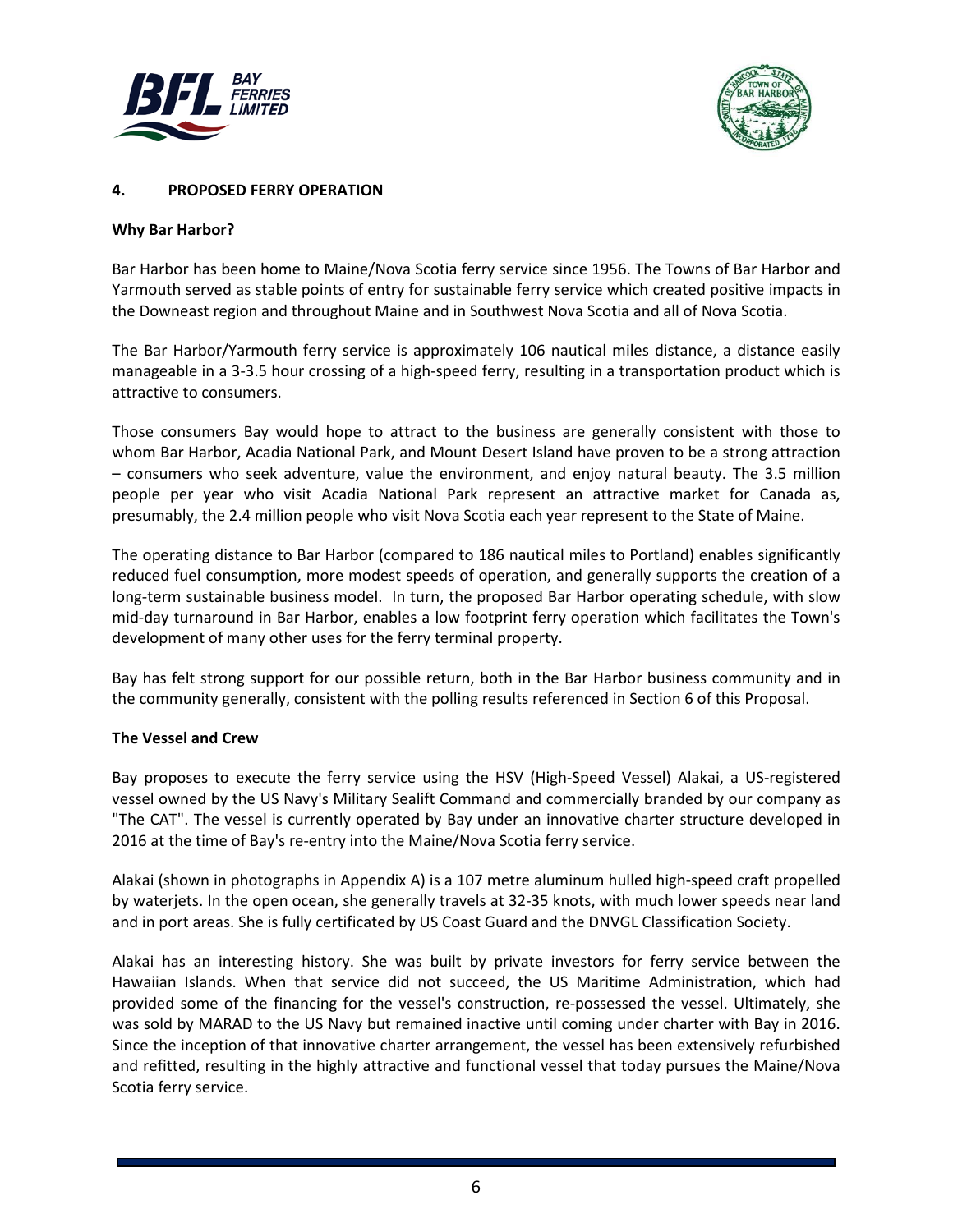



As the vessel is US-registered, her marine crew consists of American-certificated mariners. Currently, 11 of our 28 crew members are graduates of Maine Maritime Academy and an additional six are Maine residents.

It is Bay's strategic objective to employ as many Maine residents and Maine Maritime Academy graduates in the marine operation as possible. These are high paying and, in many cases, year round positions which enable Maine mariners to work close to home and support the State in which we operate.

#### **Environment Impacts of Vessel Operation**

Bay is proud of its record as an environmentally responsible ferry operator which is compatible with the communities we serve and the ocean we transit.

In the initial stages of high-speed ferry operation in the Gulf of Maine (which represented the first operation of this type of vessel in the Americas) Bay learned a great deal about best practices to ensure we productively co-existed with fishing communities, shore land owners and all other users of the Gulf and the port areas where we land. We have since put those lessons to good use in Maine and wherever else we have operated.

The vessel consumes ultra-low sulphur marine diesel fuel which our company has procured long before modern environmental standards required that it do so.

We have partnerships with organizations such as Bigelow Labs who engage in annual studies of the Gulf of Maine environment and have trained all our navigating crew members in observation of marine species and produce annual scientific reports of all sightings.

Bay is a member of Green Marine, the environmental certification program for the North American marine industry.

#### **Operating Season and Operating Schedule**

Bay proposes a seasonal ferry service in which operations would commence, at the earliest, during Memorial Day weekend and extend to approximately the weekend of Indigenous Peoples' Day, or longer if traffic warrants. There would be daily service during July and August. During the shoulder seasons, service may range from five to seven days each week.

Bay proposes that the vessel would depart Yarmouth, Nova Scotia at 0830 EDST (0930 local time) and arrive Bar Harbor at approximately 1200 EDST. The vessel would then depart Bar Harbor at approximately 1500 EDST and arrive in Yarmouth at 1830 EDST (1930 local time).

Bay does not propose to undertake any double daily round trips as sometimes occurred in previous operations. The vessel would overnight in Yarmouth, Nova Scotia.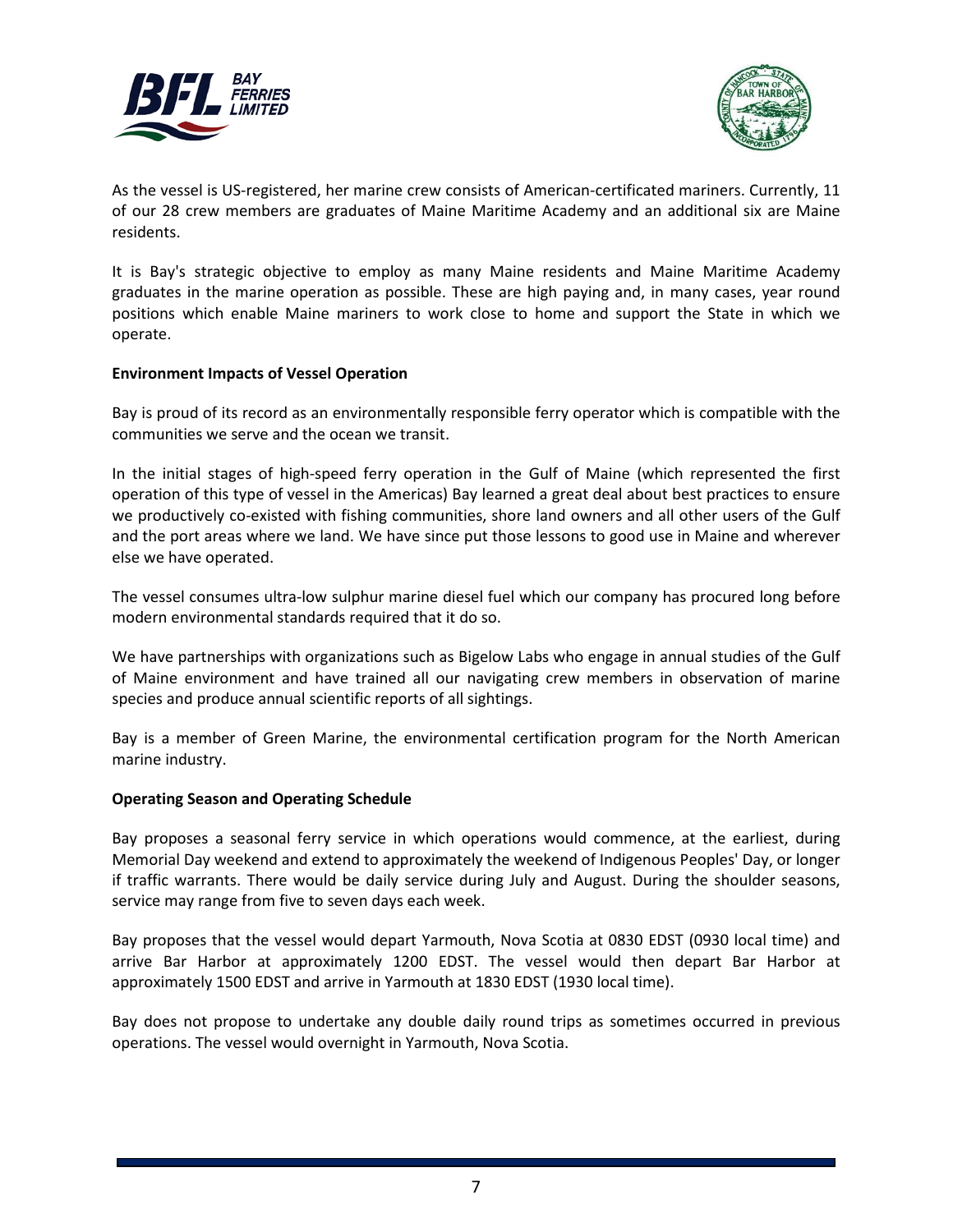



#### **Building a Small Footprint Ferry Operation**

This operating schedule has been specifically designed to limit the required on land footprint for the ferry operation at the Bar Harbor terminal.

Plan elements include:

- Customs clearance for inbound passengers and vehicles in the 60-75 minutes after arrival.
- Limited inbound marshalling area with vehicles, if necessary, remaining briefly on the vessel after arrival.
- Approximately 90 minutes after arrival (1330 hours), USCBP operations are complete and outbound traffic is received and ticketed.
- Outbound traffic may proceed directly onto the vessel or may be briefly retained in the marshalling area.
- At 1500 (local time), the vessel departs.

This is a significant departure from previous Bar Harbor mid-day ferry operations where large inbound and outbound loads were simultaneously loaded and discharged which eliminated the ability to use the vessel itself for vehicle marshalling and greatly increased the required size of marshalling areas.

We do not anticipate any requirement for a Security Zone adjacent to the ferry when the ferry is in Port.

Appendix B to this Proposal is a rough indication of the anticipated footprint required for actual ferry operations, an appropriate description of which would be included in lease documents. The indicated footprint does not include anticipated requirements for approximately 100 overnight passenger parking spaces during peak season. These parking spaces could provide additional revenue to the Town arising from ferry operations.

#### **Improvements and Installations**

The facilities work required to enable resumption of ferry operations may be broken into three categories:

1. **Marine-side installations, including ramp based on floating pontoon, necessary for loading vehicles and individual customers onto the vessel** - Bay has worked with TEC Associates of Portland, Maine, a consulting engineering firm led by Wayne Duffet, who has extensive experience dealing with bridges and other marine installations in the State of Maine and elsewhere. A schematic of the proposed installation is attached as Appendix C. The key elements of this installation are a floating pontoon onto which the moveable ramp structure rests, together with a bridge structure extending from land to the moveable pontoon. In addition, a series of piles would be installed adjacent to the existing dock structure to enable the vessel to securely rest without any berthing loads being absorbed by the existing dock structure.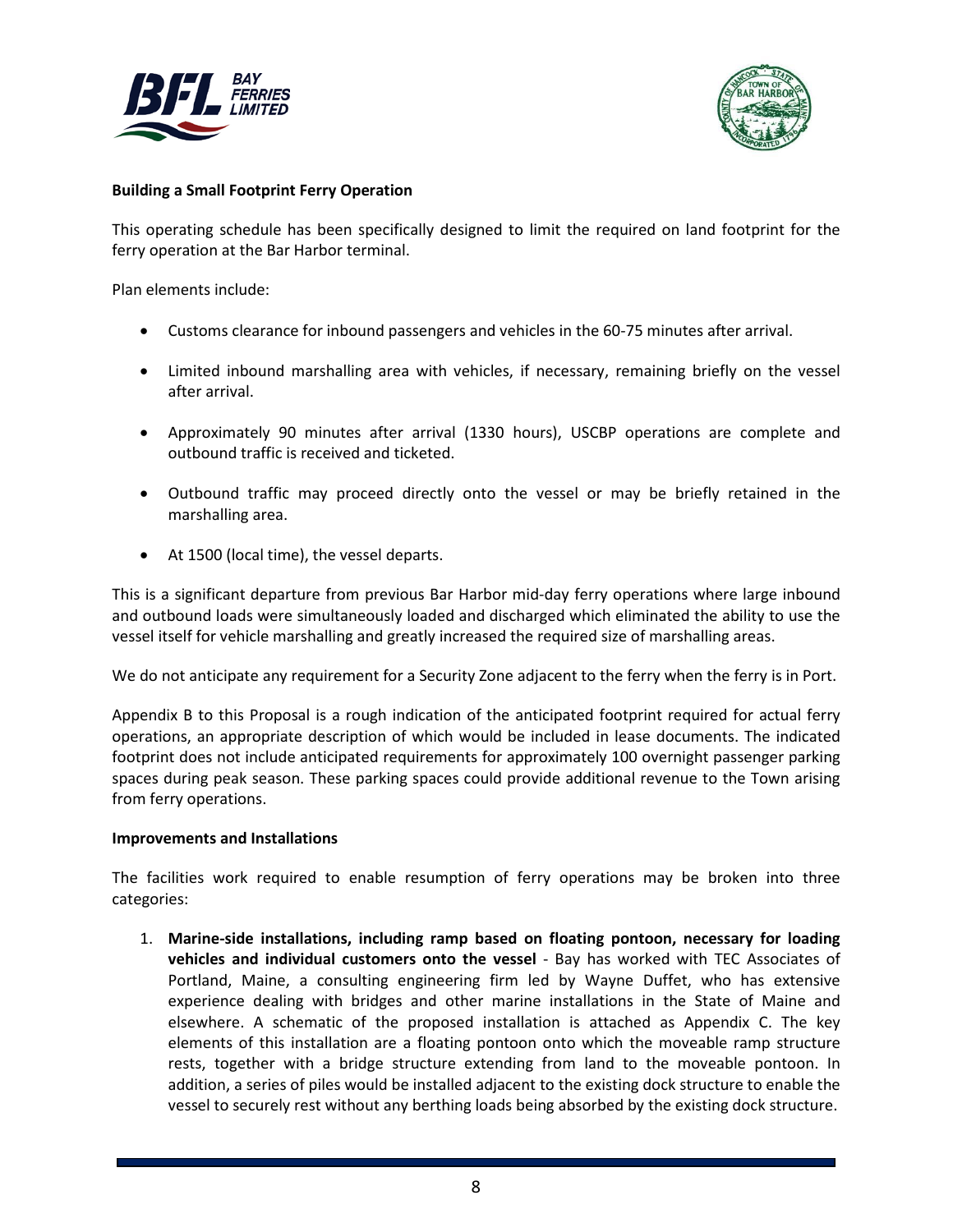



- 2. **Land-side improvements outside of terminal building** Bay will develop a plan in discussion with the Town and subject to all USCBP requirements to structure traffic flows within the property and coordinate on-site parking. Additional engineering expertise in traffic management and/or site planning may be engaged for this purpose in partnership with the Town. This process involves creating required structure and spaces to enable USCBP operations and to meet facility security requirements. Traffic flows will be constructed and managed so as to facilitate the type of operation outlined in this Proposal. A plan for required parking spaces, and other on-site parking required by the Town, will be developed in collaboration with the Town.
- 3. **Terminal building improvements** The existing terminal building must be brought to a standard to enable safe occupancy for at least a seasonal operation and to meet the requirements of USCBP. Bay is working with Fraser Associates, Architects PC, of Bar Harbor, Maine to assess USCBP requirements and develop initial designs for a feasible building plan that allows for efficient use of required operational space as well as public access.

#### **USCBP Requirements**

Bay has a long standing close working relationship with USCBP. As such, we possess a good understanding of USCBP requirements.

USCBP facilities for international ferry clearance need several basic components for vehicle and passenger processing.

Facilities must accommodate the sequence of inspection for each traffic type. Inspection progresses from primary to secondary investigation, impoundment, and holding. Primary inspection is an initial screening of individuals and vehicles. Vehicles and passengers warranting a more detailed inspection undergo a secondary inspection in a separate area.

Individuals attempting to violate laws may be arrested and detained.

This process requires vehicle queuing lanes with enclosed inspection booths. Lanes must have radiation portal monitors, license plate readers, and RFID document readers. Designated secondary parking spaces within the secure inspection area are also required.

The building requires primary inspection stations for pedestrian and motor coach passengers with secondary interviewing and hold rooms as well as bag inspection areas. A standup counter with ADA compliance is also required as workspace for USCBP personnel as well as a secured LAN room. A staff break room and staff rest room must be available.

Perimeter site fencing to enclose the site and protective barriers must be provided wherever moving vehicles approach booths or buildings.

Bay has initiated preliminary discussions with the (Maine) Area Port Director in Portland, the Assistant Port Director in Bangor, and the Director of Facilities Operations' ("DFO") office in Boston regarding the potential of a Bar Harbor operation. When appropriate, a business plan will be submitted to the DFO's office.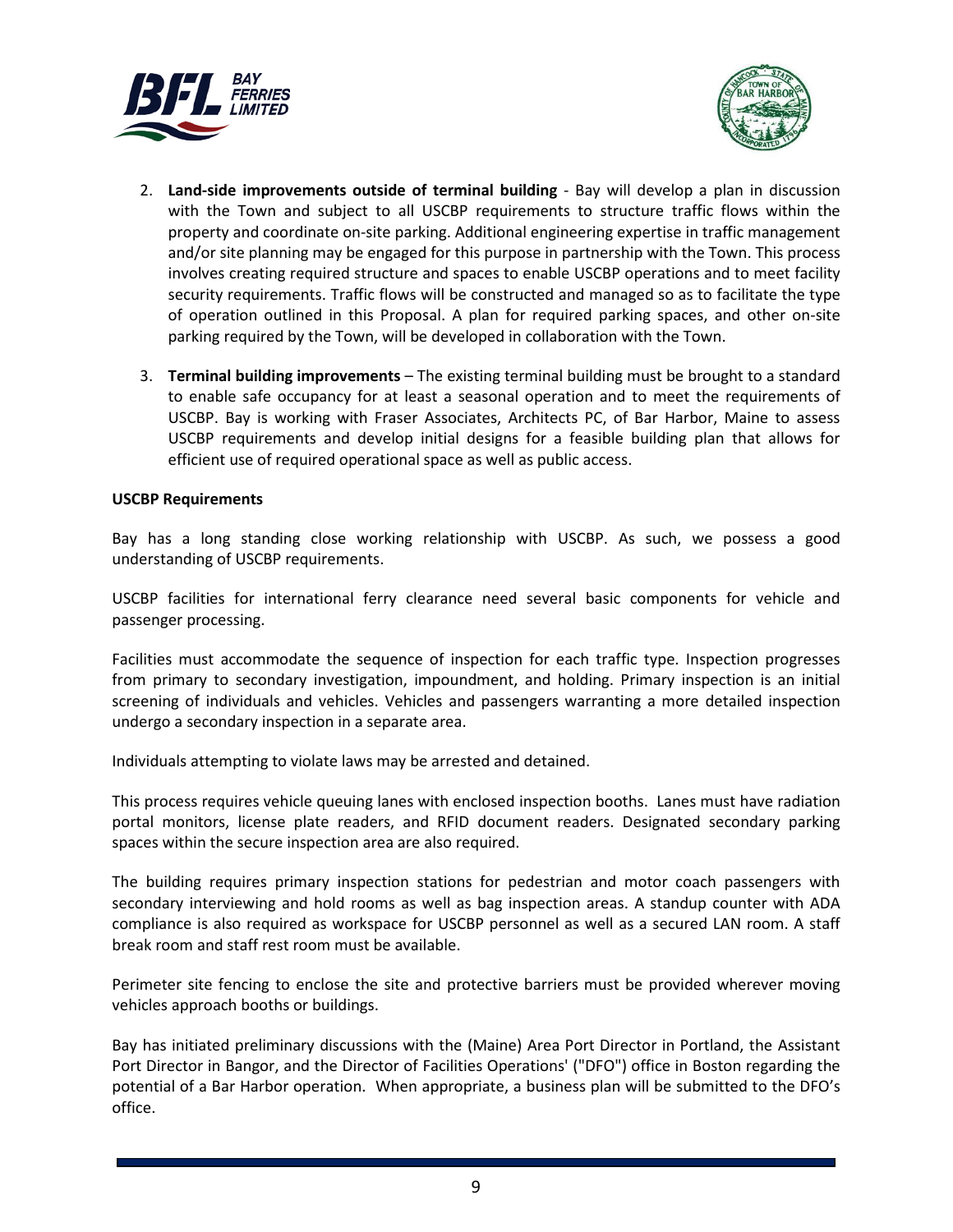



#### **Proposed Financial Formula**

Bay proposes to remunerate the Town for use of the property as follows:

- (a) Proposed base rent:
	- (i) \$4,500/month in non-operating months; and
	- (ii) \$7,500/month for operating months.
- (b) BFL responsibility for heat, utilities, etc. during operating months.
- (c) Per unit rent payable (all figures are US dollars):
	- (i) \$2.00/passenger.
	- (ii) \$3.00/vehicle.
	- (iii) \$20.00/bus.

We anticipate that initial years of a stable operation could produce traffic volumes and resulting rents in the following orders of magnitude:

| <b>YEAR ONE</b>                                      |           |
|------------------------------------------------------|-----------|
| Assume: 60,000 passengers, 24,000 vehicles, 40 buses | \$192,800 |
| $( $120,000 + $72,000 + $800)$                       |           |
| June-October base rent (5 x \$7,500)                 | \$37,500  |
| November-May base rent (7 x \$4,500)                 | \$31,500  |
| TOTAL:                                               | \$261,800 |

| <b>YEAR TWO</b>                                      |           |
|------------------------------------------------------|-----------|
| Assume: 70,000 passengers, 28,000 vehicles, 50 buses | \$225,000 |
| $(5140,000 + 584,000 + 51,000)$                      |           |
| June-October base rent (5 x \$7,500)                 | \$37,500  |
| November-May base rent (7 x \$4,500)                 | \$31,500  |
| TOTAL:                                               | \$294,000 |

| <b>YEAR THREE</b>                                    |           |
|------------------------------------------------------|-----------|
| Assume: 80,000 passengers, 32,000 vehicles, 60 buses | \$257,200 |
| $(5160,000 + 596,000 + 51,200)$                      |           |
| June-October base rent (5 x \$7,500)                 | \$37,500  |
| November-May base rent (7 x \$4,500)                 | \$31,500  |
| TOTAL:                                               | \$326,200 |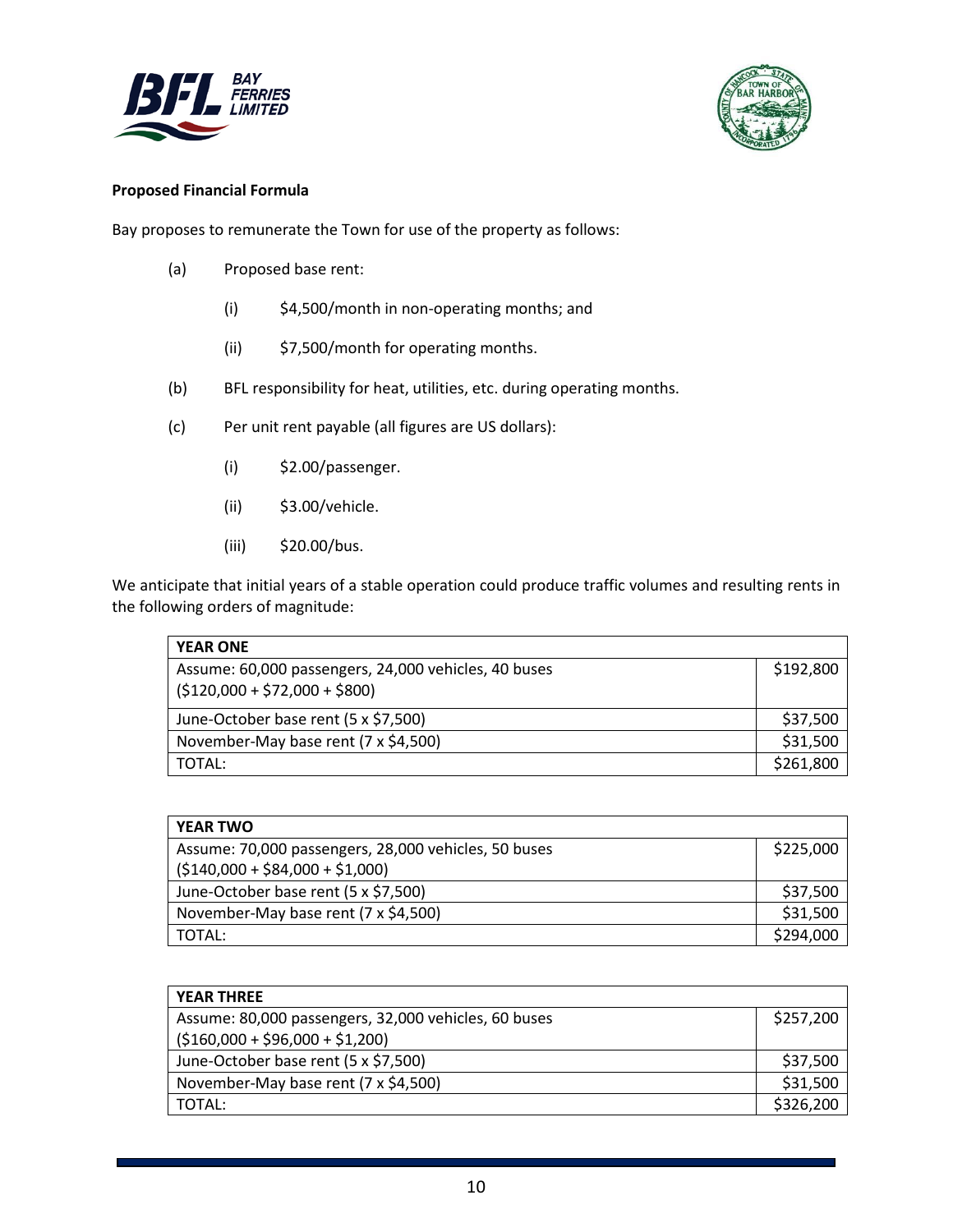



#### **Other Proposal Elements**

- 1. Bay/Province would make capital investment in shore-side and marine-side facilities in an amount anticipated to be US \$3 million.
- 2. Detailed plans and cost elements would be developed prior to October 1, 2018.
- 3. Annual aggregate minimum rent is US \$200,000.
- 4. Only to the extent annual rents to the Town exceed \$250,000, a maximum amount up to \$100,000 per year (in excess of the \$250,000) would be deducted by Bay as a contribution against capital expenditures made by Bay/Province.
- 5. Bay would be responsible for heat, air conditioning, and utilities during operating months.

#### **Proposed Lease Duration and Terms**

Bay proposes an initial lease arrangement for a five year term covering the 2019-2023 operating seasons inclusive with future option periods to be discussed.

The lease would be entered into between the Town and either Bay or Atlantic Fleet, in each case with the backing of the Province.

#### **Role and Support of the Province**

Bay operates the Maine/Nova Scotia ferry service under a ten year operating agreement with the Province which commenced April 1, 2016. This agreement contemplates payment of an annual government contribution by Nova Scotia to the ferry service with appropriate incentives to Bay to build the efficiency of the ferry service and reduce public cost.

The Province has been unwavering in its support of this ferry service as evidenced by its extensive support once the consequences of the previous termination became apparent.

To ensure predictability to the Town and the Province, it is anticipated that the Province will provide a binding commitment to the Town as to payments under the terminal lease in respect of the first five years of operation.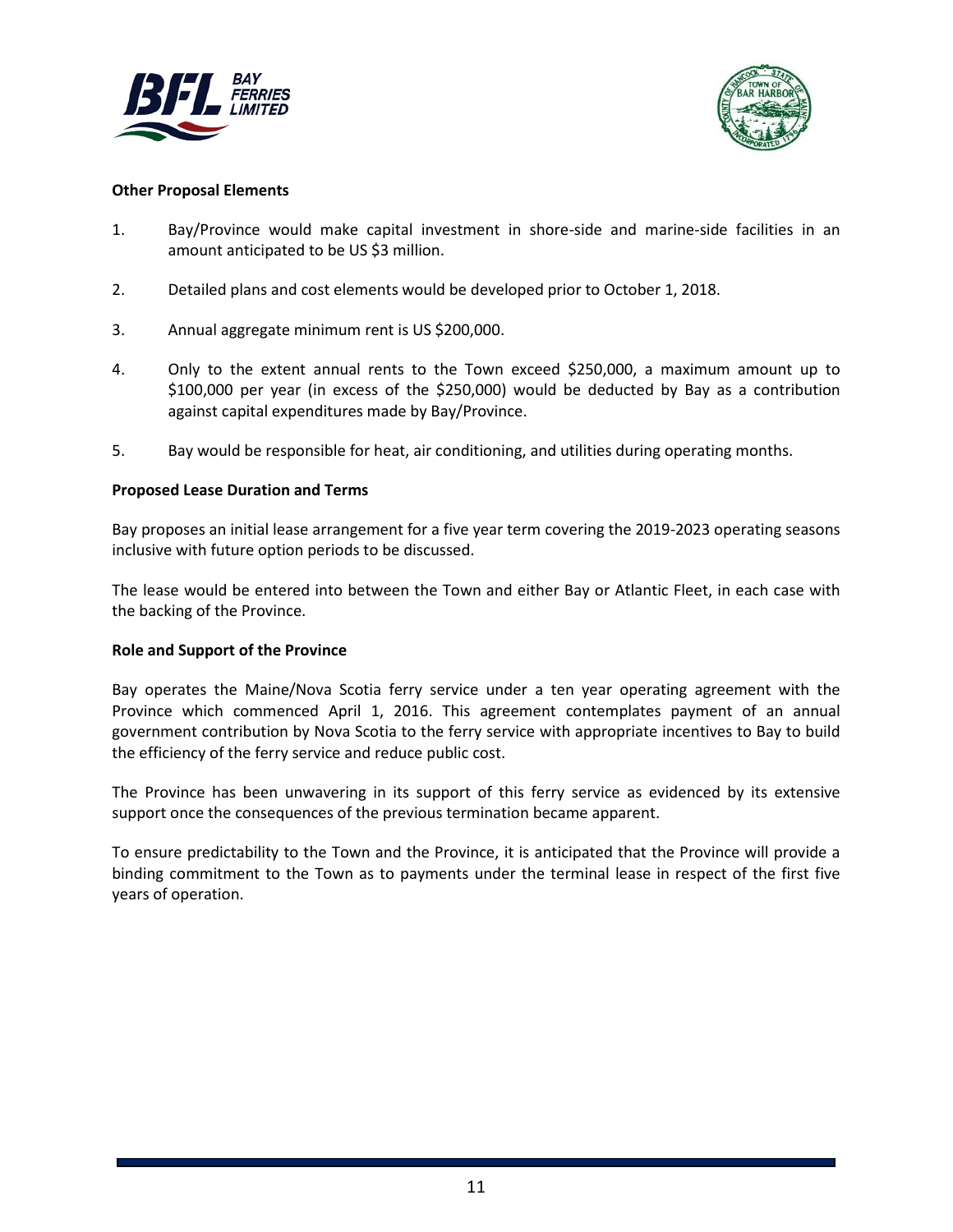



#### **5. HELPING THE TOWN DEVELOP AND ACHIEVE ITS LONG-TERM GOALS**

Bay recognizes that the Town is at the early stages of developing its long-term vision for the ferry terminal property and does not wish to be presumptuous as to the Town's long-term objectives.

We see the potential for many possible synergies and areas of cooperation, over and above the various potential business plans discussed by BA & P, all subject to the Town's ultimate wishes. Examples could include:

- **Parking** Assistance by Bay in the administration of parking areas to the extent that portions of the property are devoted to parking in the short to medium term. It is assumed that revenues collected from parking, both from Bay's customers and other users, would flow to the Town.
- **Information Services**  It is expected that the ferry terminal building could include space which could be used by the Town, the Chamber of Commerce, or other public organizations for information services.
- **Public Boat Launch** Prior to finalizing long-term plans respecting marina facilities, it may be feasible to develop a public boat launch areas, or other marine uses.
- **Other Public Facilities** Should the facility end up having material parking use in the short or medium term, public facilities (washrooms, vending, etc.) within the terminal could be made available to the public.

Bay wishes to work closely with the Town to achieve both its short and long term aspirations for this property and to take advantage of all opportunities for synergy which may exist in property operations.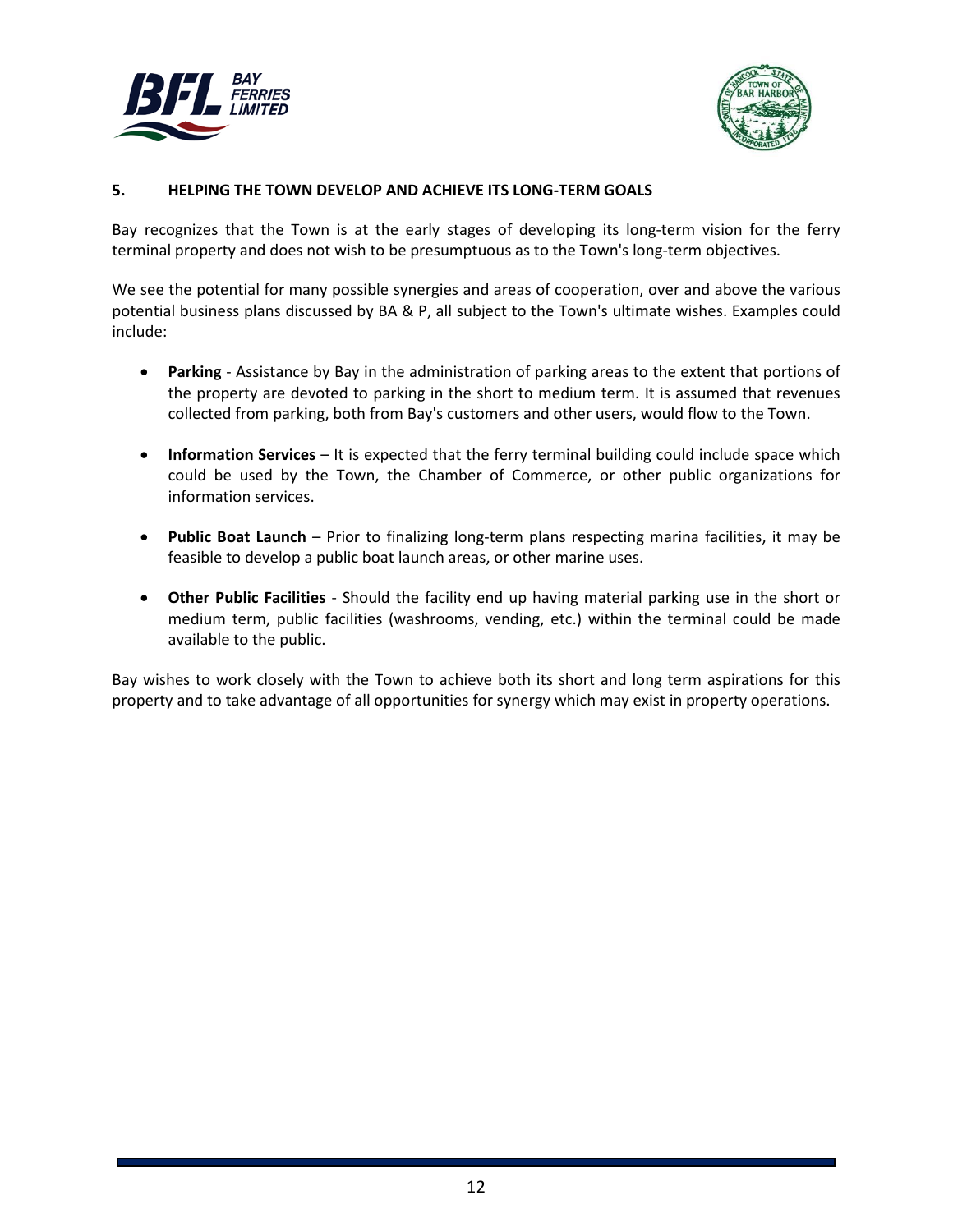



#### **6. BENEFITS TO BAR HARBOR AND TO MAINE**

It is, of course, the prerogative of the Town to assess the merits of ferry service.

Communities generally strive for access to ferry service because they are strong enablers and generators of economic activity.

Very directly, the service results in economic impact through the employment of local people. Atlantic Fleet employed up to 30 people during previous Bar Harbor operations. As previously outlined, Bay's objective is to drive and increase the participation of Mainers as members of the vessel's marine crew.

Of potentially greater consequence is the economic activity driven by the ferry service itself. Each ferry service is different in that regard but Bay knows from extensive surveys of passengers undertaken on our Portland service over the past two years that approximately:

- 73% of our customers who are non-Maine residents, spend their first night in the State of Maine (we anticipate this number would be higher for Bar Harbor).
- Those customers spend an average of 2.5 nights in Maine.

While modest in the context of Acadia National Park numbers, ferry service will, as it has done before, bring a new category of visitors to the Downeast Maine region who will help drive the economy and support local businesses.

Indeed, we believe the local community strongly supports return of the ferry as evidenced by:

- The 77.4% of respondents in the business community who so indicated in a recent poll undertaken by the Bar Harbor Chamber of Commerce (Appendix D).
- The 74% of respondents in the community generally who so indicated in a recent poll undertaken by Polco (Appendix E).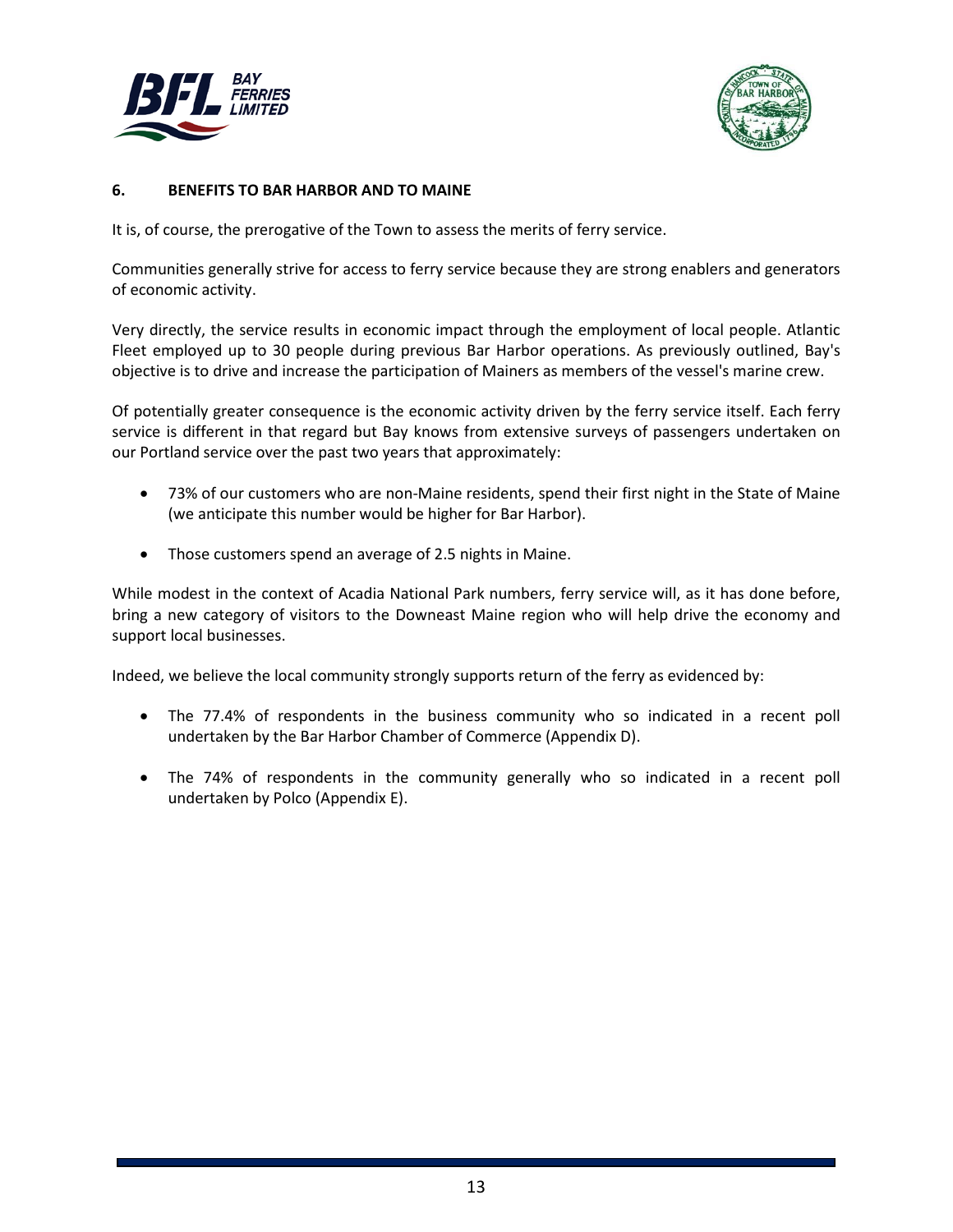



#### **7. TIMELINE AND DECISION PROCESS OF ALL PARTIES**

The period of time between now and October 1 (approximately) will serve as the period when all parties undertake further discussion and examination of Bay's Proposal, and additional details are developed as required.

In the case of Bay, most significant activities will be:

- Liaising with USCBP as to facility requirements and developing a final plan for USCBP facility requirements.
- Finalizing proposed approach to marine-side facilities.
- Finalizing proposed updating of internal building requirements.
- Developing detailed costing plan with respect to all of the above.
- Discussing with the Town in greater detail terms of a prospective lease of a portion of the property.
- Liaising with the Harbor Master, the Harbor Committee, the fishing industry, and other stakeholders as to details of vessel operations.
- Identifying and resolving regulatory issues relating to the ferry service.
- Finalizing long-term vessel arrangements.
- Identifying other areas of cooperation and synergy between Bay and the Town.

The above process will enable all parties – most particularly the Town, Bay, the Province, and USCBP – to assess the feasibility of proposed plans, to determine whether each party is in agreement that the project proceed, and to finalize the terms upon which the project proceeds.

It is hoped that the time frame for decision by all parties could be in the range of October 1, 2018.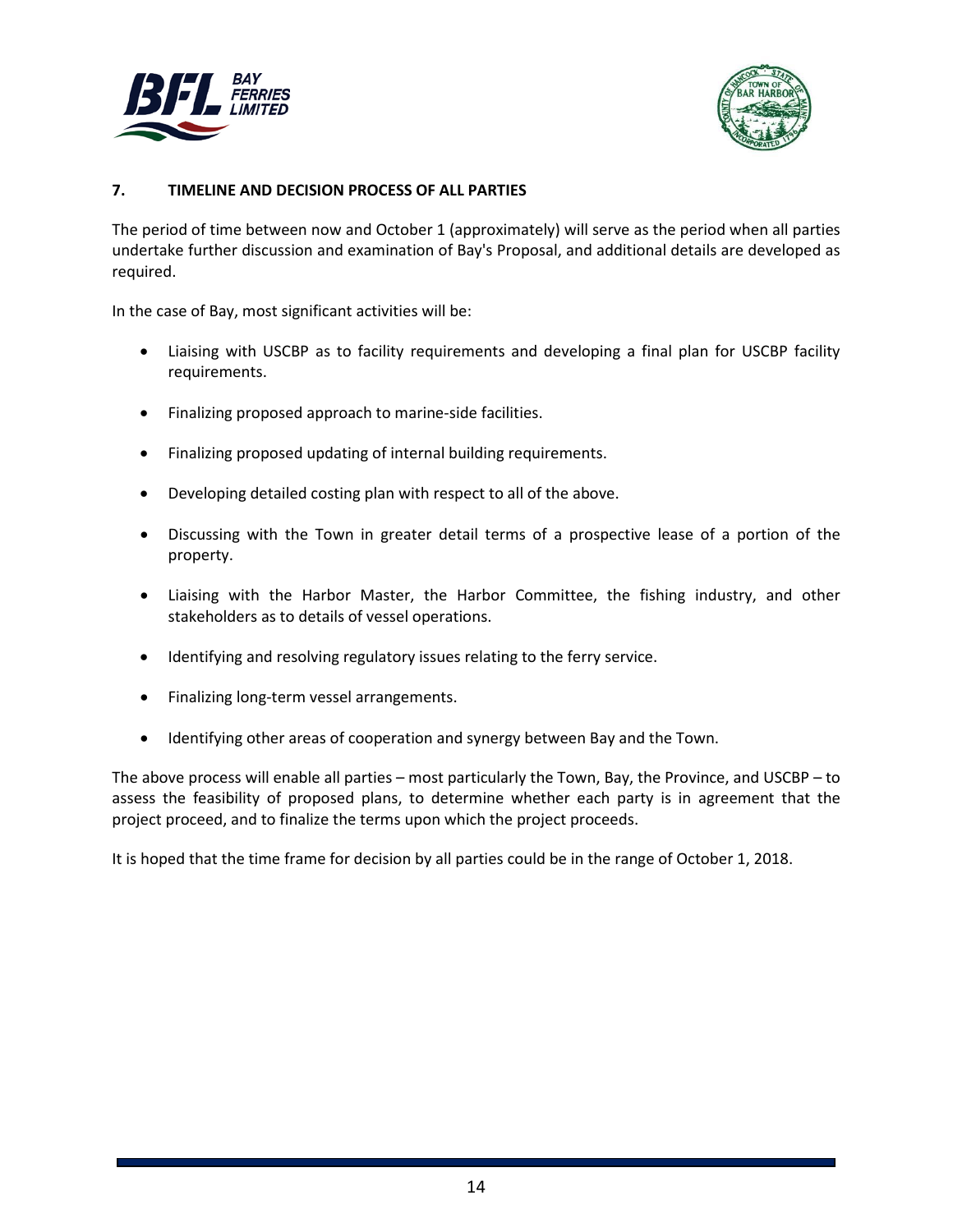



### **8. CONCLUSION**

Bay is grateful for the opportunity to make this submission to the Town.

We proudly provided ferry service to the Town for many years and believe we can continue to contribute to a strong and prosperous future for Bar Harbor, while building a sustainable ferry service to Nova Scotia.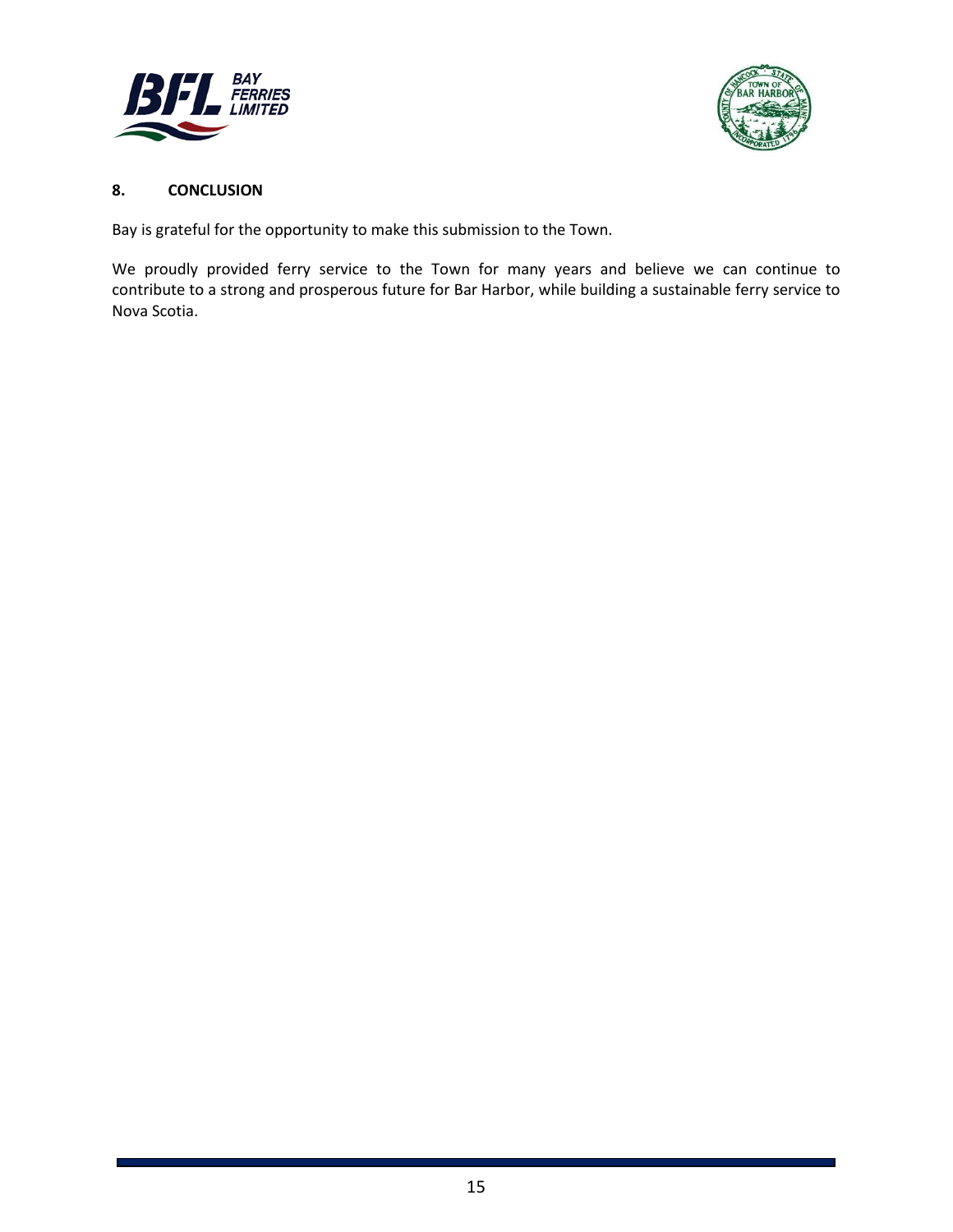



## **APPENDIX "A"**



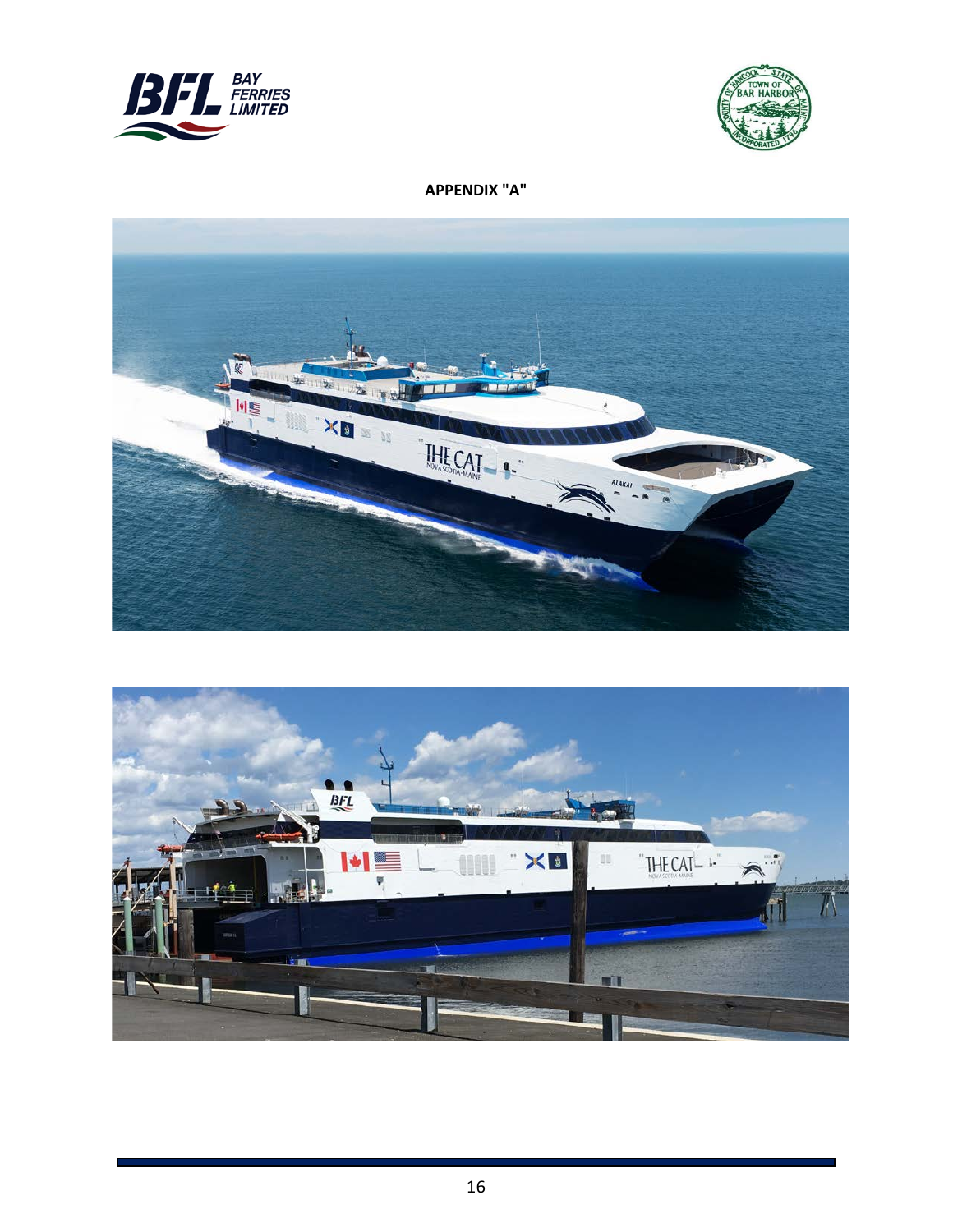



**APPENDIX "B"**

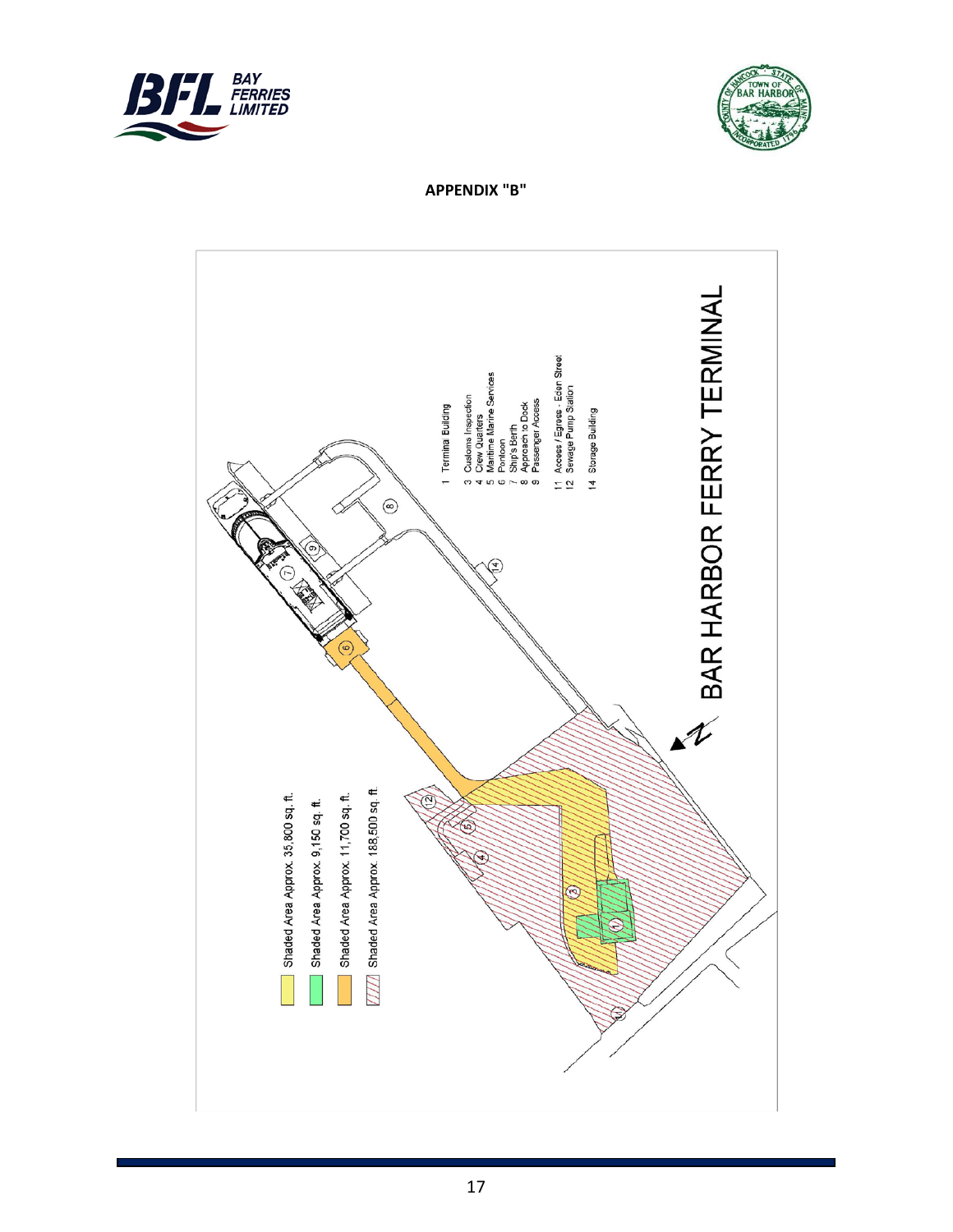



**APPENDIX "C"**

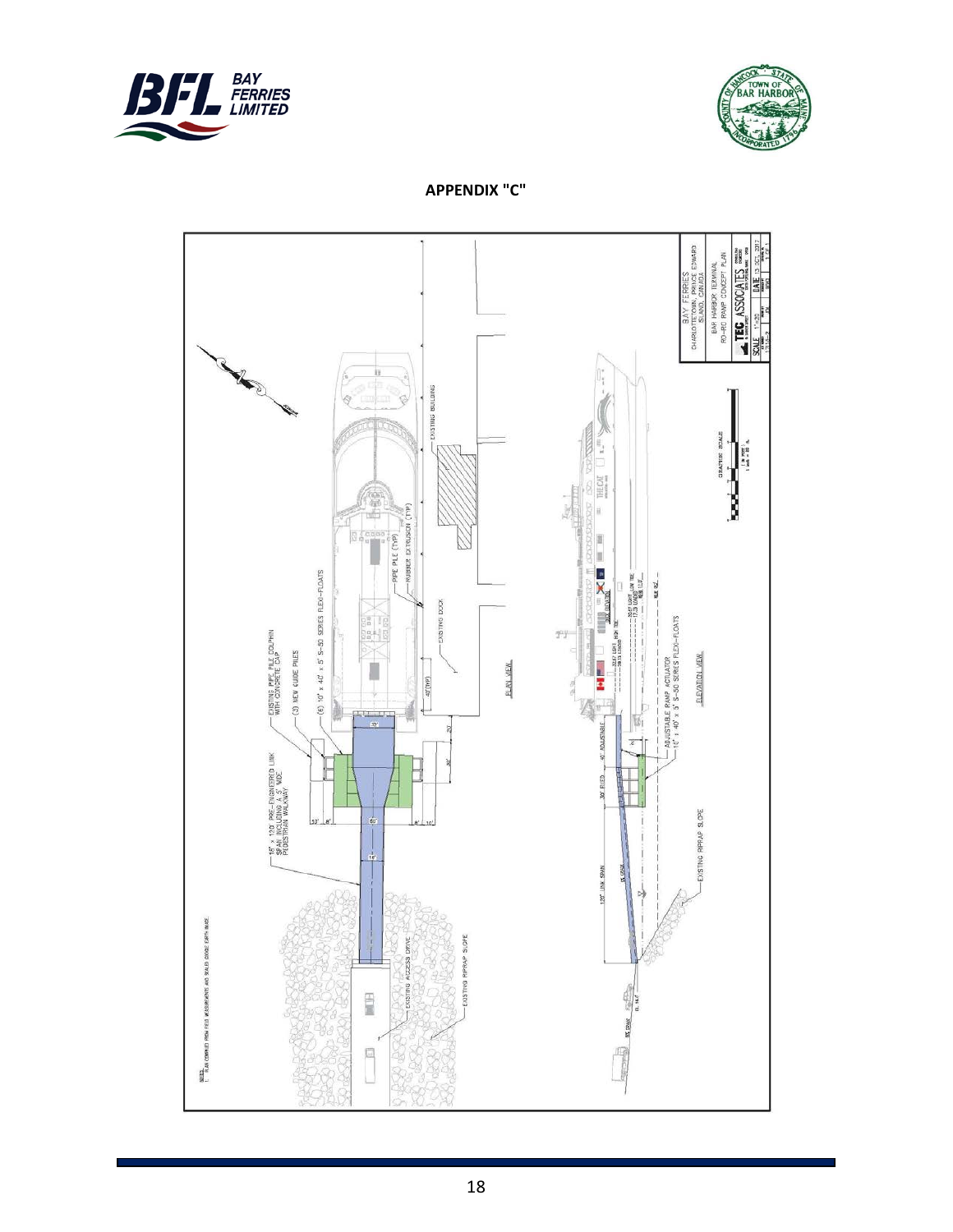



**APPENDIX "D"**

# Bar Hark **Chamber of Com**

**Constant Contact Survey Results** 

Survey Name: Priday Flash Poll 11/3 Response Status: Partial & Completed Filte r: None 7/02018 8:40 AM EDT

would you like to see Bay Ferries/The Cat return to Bar Harbor at the old ferry terminal location of 121 Eden St. as part of the Marine Use Plan?

| Answer          | $0\%$ | 100%    | Number of<br>Reapormee (a) | <b>Ревропее</b><br><b>Patio</b> |
|-----------------|-------|---------|----------------------------|---------------------------------|
| Yes             |       |         | <b>CANCER</b><br>72        | 77.4%                           |
| No              |       |         | 14                         | 15.0%                           |
| Other           |       |         | ▭                          | 0.4%                            |
| No Response [s] |       |         |                            | 1.0%                            |
|                 |       | Totalle | 93                         | 100%                            |

Page 1